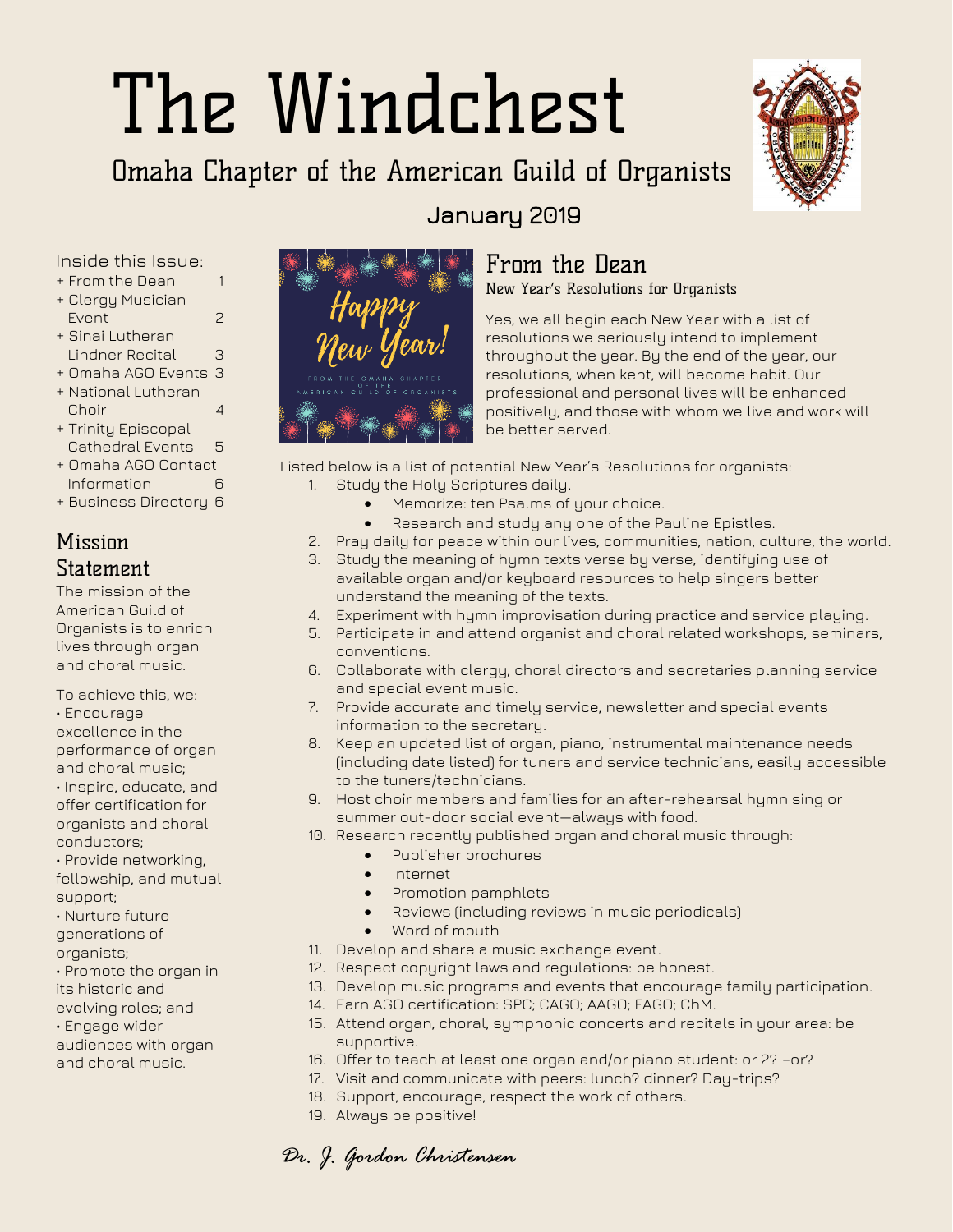#### Clergy Musician Event

The Clergy Musician event will be held at the German-American Society on January 12, 2019. Please RSVP today!

The invitation is available to download and share on the Omaha Chapter website at omahaago.org.

#### Website and Facebook Cover Photo

The cover photo on the Omaha Chapter website and Facebook page is changed periodically to highlight significant instruments our members play. The Pasi organ at St. Cecilia Cathedral and the Reuter organ at Boys Town's Dowd Memorial Chapel have been featured.

It is time to change the photos and we are asking for members to submit photos to [omahaago@gmail.com](mailto:omahaago@gmail.com) for consideration.

Thank you!

## CLERGY MUSIC EVENT

Presentation and Discussion **Rev. Jim Keck and Tom Trenney** First-Plymouth Church, Lincoln Luncheon following

#### Saturday, January 12, 2019 9:30 A.M UNTIL 1:00 O'CLOCK P.M.

German - American Society 3717 South 120th Street, Omaha

Please RSVP to Marie at marie.meyers@fumcomaha.org or by phone to Jeff at 402-459-0882

This event is free of charge courtesy Omaha Chapter of the American Guild Organists

15 members and guests have indicated they will attend at the time of publication!

#### Why should clergy and musicians attend?

Clergy Musician Event

Collaboration between clergy and musicians is vital to the ministry of religious institutions. We know that, but how do we cultivate those relationships?

Join us on Saturday, January 12th, beginning at 9:30 a.m. at the German-American Society in Omaha as Tom Trenney and Pastor Jim Keck from First-Plymouth Church in Lincoln help us to explore the characteristics of healthy clergymusician teams. They represent a church with a long tradition of a fully developed music ministry. Their wisdom and experience will help us all to find success and contentment in our work with each other.

Pastors, Priests, Rabbis, and musicians are invited for dialog and lunch at no cost to the attendees, courtesy of the Omaha Chapter of the American Guild of Organists.

We look forward to seeing you there!

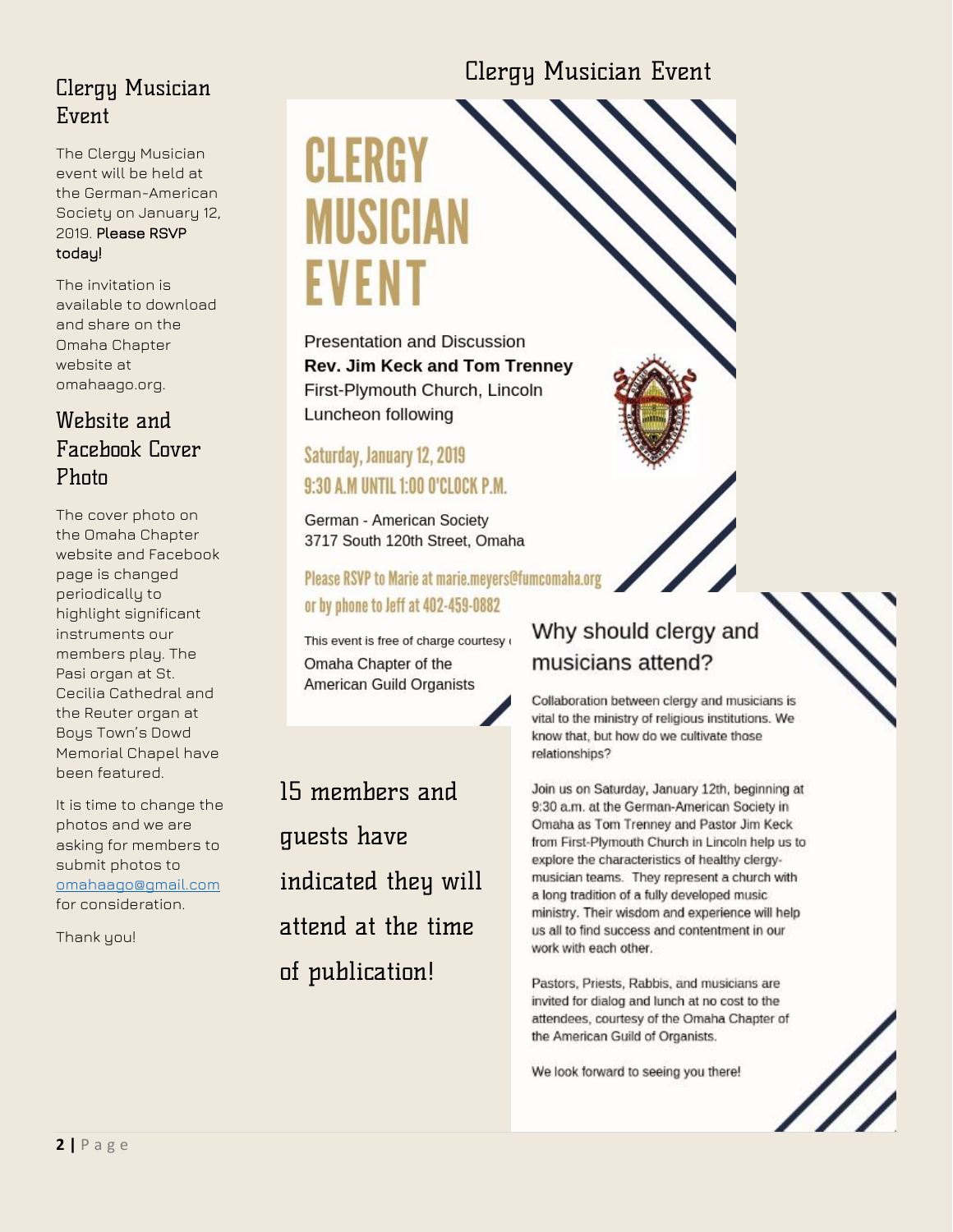#### Sinai Festival **Sounds**

More information may be found at [http://sinailutheran.co](http://sinailutheran.com/Sinai_Festival_Sounds.html) [m/Sinai\\_Festival\\_Soun](http://sinailutheran.com/Sinai_Festival_Sounds.html) [ds.html](http://sinailutheran.com/Sinai_Festival_Sounds.html)

As part of the Lincoln Organ Showcase Series

Sunday, March 3, 2019 3:00pm

Adults \$20, Students free. Tickets may be purchased at the door or through Lincoln Organ Showcase.

After an appointment as Visiting Professor of Music for the Fall of 2014, Dr. Damin Spritzer has been fulltime Assistant Professor of Organ at the University of Oklahoma with the American Organ Institute since Fall of 2015. She serves on the Board of Directors for the Leupold Foundation, dedicated to the preservation of pipe organ music and culture, and is active in the Dallas and Southern Plains Chapters of the American Guild of Organists in various roles.

She received her doctorate from the University of North Texas, her Master of Music from the Eastman School of Music, and her Bachelor of Music from the Oberlin Conservatory of Music.

#### Sinai Festival Sounds

Sinai Lutheran Church, 950 East 8th Street, Fremont, NE 68025 402.721.1665, sinailutheranfremontne@gmail.com [http://sinailutheran.com/Sinai\\_Festival\\_Sounds.html](http://sinailutheran.com/Sinai_Festival_Sounds.html)



This program of Swedish music for piano includes variations on Swedish folk songs, Swedish hymn tunes pieces, and music in the style of Swedish folk and dance music, as well as music in the Baroque, Romantic and contemporary styles

Dirk Lindner, a native of Stanton, Iowa, earned a BA degree in music from Northwestern College, Orange City, IA, and an MA degree in piano performance from the University of Iowa.

Dirk started his musical career by accompanying for choirs in the eighth grade and playing the organ for church in ninth grade. A long-time school accompanist, he worked for the Ralston, Papillion-La Vista and Springfield Platteview School Districts prior to playing for Westside Middle School. He served as accompanist for the Clarion Chamber Chorale for five years and has played for 45 school and community theater productions of musicals.

Currently the organist at First Presbyterian in Bellevue, Dirk has been organist at churches in the Lutheran, Evangelical Covenant, and United Church of Christ denominations.

#### 2019 Omaha Chapter Events

Please visit our website at omahaago.org for detailed information.

Sunday, February 17, 2019 - 3:00 p.m. Dr. Kevin Vogt with Schola Caeciliana at St. Cecilia Cathedral

Dr. Kevin Vogt with Schola Caeciliana, section leaders of the St. Cecilia Cathedral Choir and founder of the St. Cecilia Cantorum and current director of Liturgy and Organ Church Music at St. Michael the Archangel Parish on Leawood, Kansas. He is also on the Music Faculty at the University of Kansas.

Saturday, March 2, 2019 - 8:00 p.m. National Lutheran Choir, David Cherwein, Director, at St. Cecilia Cathedral

The National Lutheran Choir and Orchestra, under the director of Dr. David Cherwein, will perform the Holy Spirit Mass, a new major composition by Kim Andre Arnesen in honor of the Lutheran-Roman Catholic Dialogue during the commemoration of the 500th anniversary of the Reformation.

Saturday, March 9, 2019 - 9:00 a.m. How to Practice - Dr. Michael Bauer, Professor, University of Kansas at St. John Lutheran Church, 633 Willow, Council Bluffs, IA

This workshop will feature students from the organ studios of Omaha AGO members.

May 20, 2019 - 6:00 p.m. Season Finale Banquet at Dundee Presbyterian Church, 5312 Underwood Avenue, Omaha, NE

Election of Officers and performance by members earning AGO certification in the 2018-2019 season.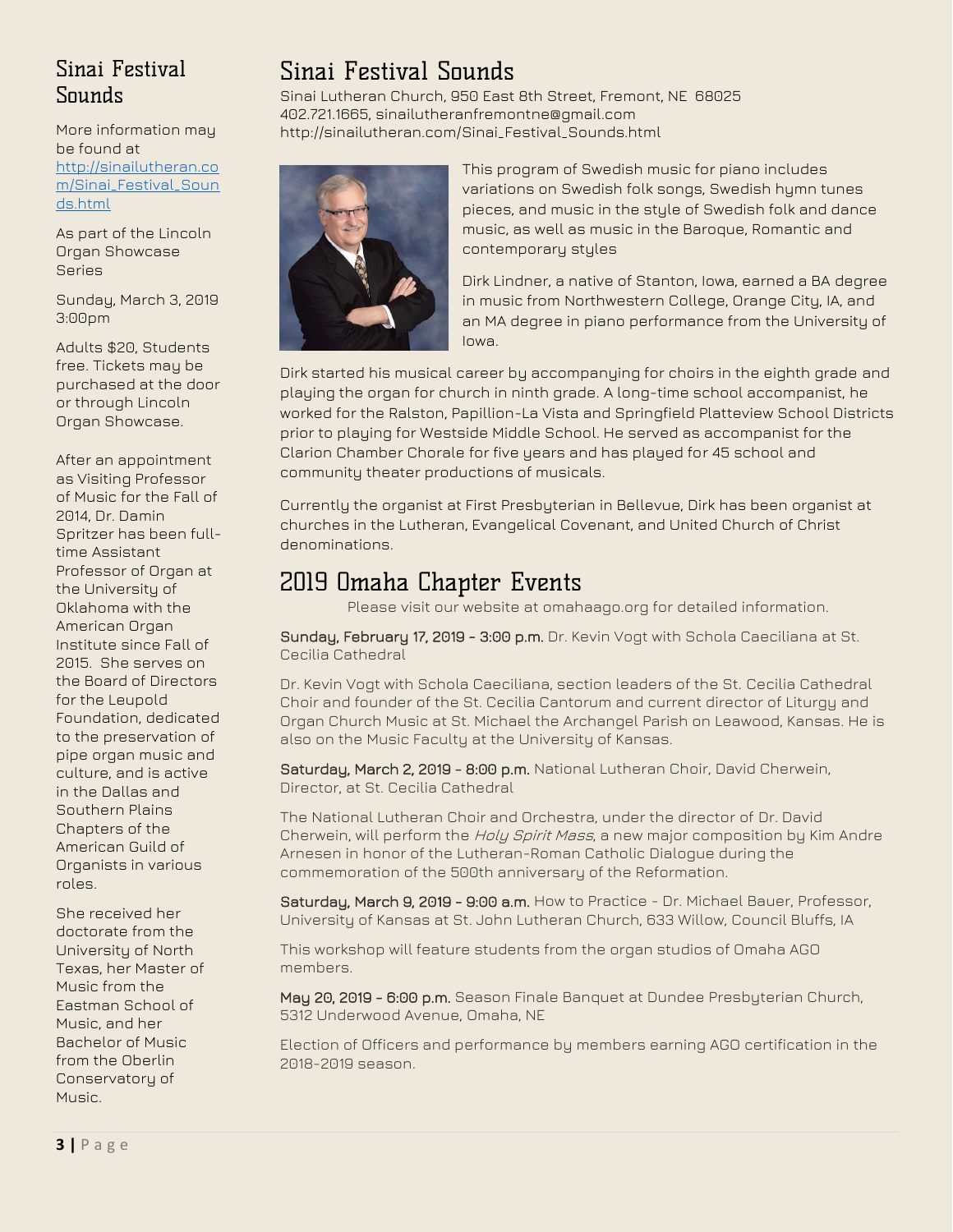#### The Holy Spirit **Mass**

The Story of the Holy Spirit Mass, may be viewed at [https://www.youtube.c](https://www.youtube.com/watch?v=0YmEtsJmASQ) [om/watch?v=0YmEtsJ](https://www.youtube.com/watch?v=0YmEtsJmASQ) [mASQ](https://www.youtube.com/watch?v=0YmEtsJmASQ)

Information about the composer, Kim Andre Arneson may be found on his website at [https://www.kimarnese](https://www.kimarnesen.com/) [n.com](https://www.kimarnesen.com/)

You may listen to Movement four of The Holy Spirit Mass at [https://www.kimarnese](https://www.kimarnesen.com/holyspiritmass) [n.com/holyspiritmass](https://www.kimarnesen.com/holyspiritmass)

#### David Cherwien

(b. 1957) has served the Lutheran Church as a time musician for over 20 years in the Minneapolis/St. Paul area, Chicago, Seattle, and Berlin, and has also served on the faculty at Gustavus Adolphus and Elmhurst Colleges. He holds degrees in Organ Performance, Theory and Composition, and Choral Music Education, and has studied in Berlin, Germany and Aix-en-Provence, France. Cantor Cherwien's specialty and passion is in congregational song, with an improvisational/creati ve approach in order to encourage meaningful and vibrant participation.



#### National Lutheran Choir

The National Lutheran Choir Winter Tour Saturday, March 2, 2019 at 8:00 p.m. St. Cecilia Cathedral

Under the direction of nationally known conductor, composer and organist Dr. David Cherwien, the 60 member National Lutheran Choir's artistry is rooted in its mission to strengthen, renew and preserve the heritage of sacred choral music. And it does so through the highest standards of performance and literature.

Founded in 1986 by the late Dr. Larry Fleming, the National Lutheran Choir sings a sacred and spiritual story rooted in the Lutheran choral tradition. From early chant and simple folk anthems to complex choral masterworks and new compositions, the choir brings a rich and diverse repertoire of music to its listeners.

In addition to concertizing, the National Lutheran Choir enjoys frequent broadcasts on public radio and maintains a YouTube channel with selected performances and concert streams. A discography of 31 recordings showcases the ensemble's musicmaking over the years and features hymns, choral classics, contemporary works, spirituals and major new works commissioned by the NLC. Much of this influential new work is featured in "The National Lutheran Choir Series," published by Morningstar Music. The National Lutheran Choir received the 2007 Margaret Hillis Award for Choral Excellence from Chorus America and the 2007 Wittenberg Award from the Luther Institute.

CURRENTLY IN ITS 33RD YEAR OF SINGING A SACRED AND SPIRITUAL STORY, THE NATIONAL LUTHERAN CHOIR FEATURES A ROSTER OF COMMITTED VOLUNTEER SINGERS FROM ALL BACKGROUNDS AND MANY FAITHS.

OUR SINGERS ARE TEACHERS, PASTORS, NURSES, BUSINESS FOLKS, CHURCH MUSICIANS, CATHOLICS, METHODISTS, LUTHERANS—ALL HIGHLY ENGAGED IN SINGING THE SPIRIT WITH PASSION, CONVICTION, AND ARTISTIC EXCELLENCE.

The Omaha Chapter of the American Guild of Organists is a contributing sponsor for this event. Look for detailed information in the February edition of The Windchest.



Organists is grateful for your service as editor<br>and publisher of the chapter's monthly .<br>newsletter, *The Windchest*. Job well done!

#### The Windchest

The new Windchest editor is Jeff Hoffman. Please send content suggestions and information to Jeff at [omahaago@gmail.com](mailto:omahaago@gmail.com) by the 25<sup>th</sup> of each month. The Windchest will be published on or before the first of each month.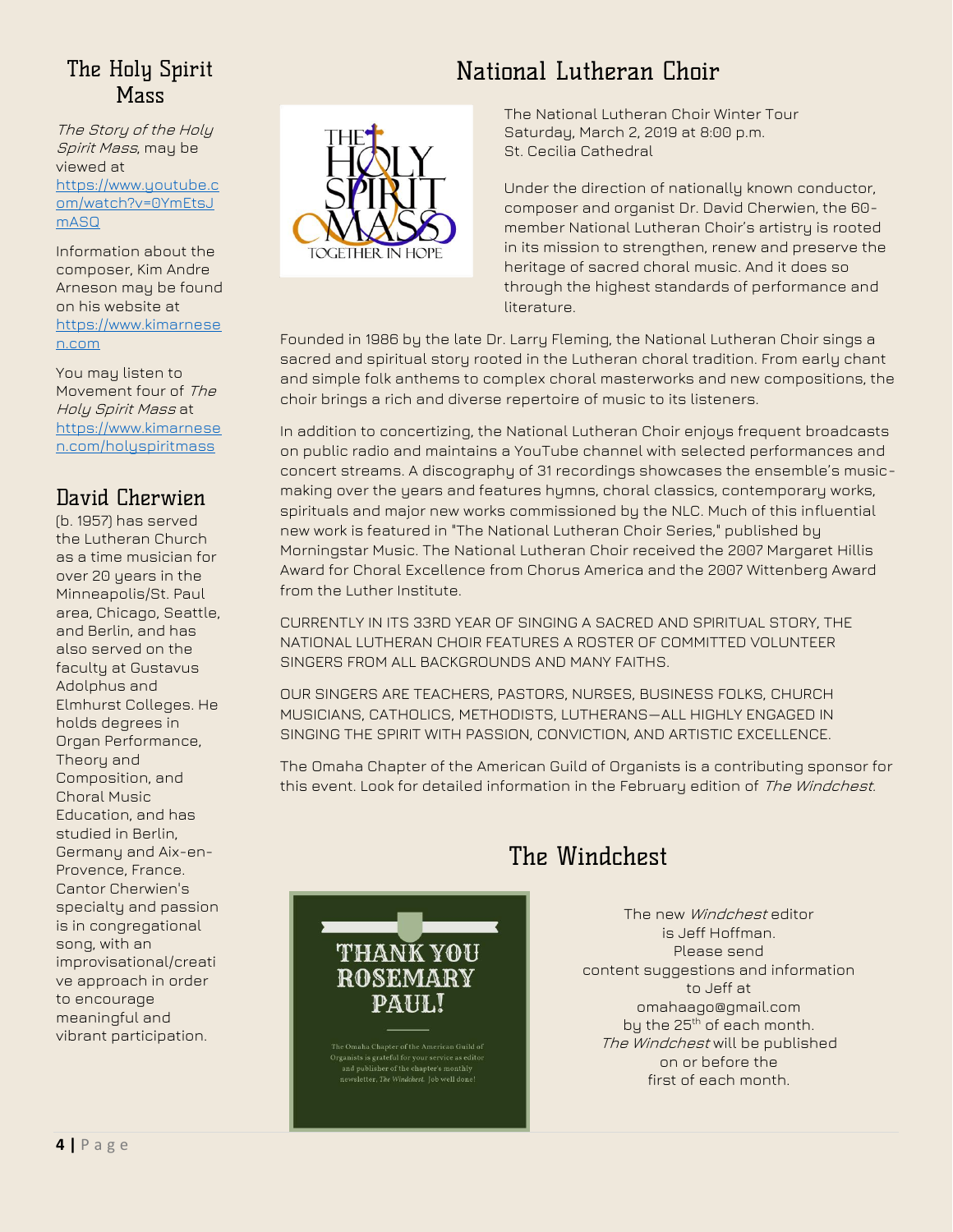#### facebook

Please like the Omaha Chapter of the American Guild of Organists Facebook page. Information is posted regularly so that we may update those passionate about the organ frequently. Our page name is: Omaha Chapter of the American Guild of Organists.

#### Organ Teachers

The Omaha Chapter of the American Guild of Organists lists members who offer lessons. Please send your contact information to Jeff at omahaago@gmail.com to be listed. You may view the page at omahaago.org/organteachers.

#### Trinity Episcopal Cathedral

113 N 18th St. (18th & Capitol) Omaha, NE 68102 (402) 342-7010 trinityepiscopal.org





**Lompline** at Trinity Cathedral Ancient Worship for the Modern Soul Compline – night prayer – is a contemplative office focused on spiritual peace. Trinity Cathedral's Schola Cantorum will offer music at this candlelit liturgy of prayer and reflection.

Compline is offered at 7:00 pm on January 13 and 27 February 10 and 24 March 24 April 14 and 28

Lenten Evensong

Cathedral.



#### Cantate Choral Academy

Choral music education for children and youth in the Anglican tradition.

The Trinity Cathedral Choir combines with the choirs of All Saints and St. Andrew's Episcopal Churches for Evensong on the First Sunday in Lent. Sunday, March 10, 2018 4:00 p.m. at Trinity

New in Spring 2019 – two locations:

- **•** Trinity Cathedral Downtown Omaha
- St. Augustine of Canterbury Church -Elkhorn

http://trinityepiscopal.org/cantate

#### Elisabeth von Trapp in Concert

Granddaughter of Maria and Baron von Trapp of The Sound of Music Friday, March 15, 2019 7:00 p.m. Suggested donation: \$10